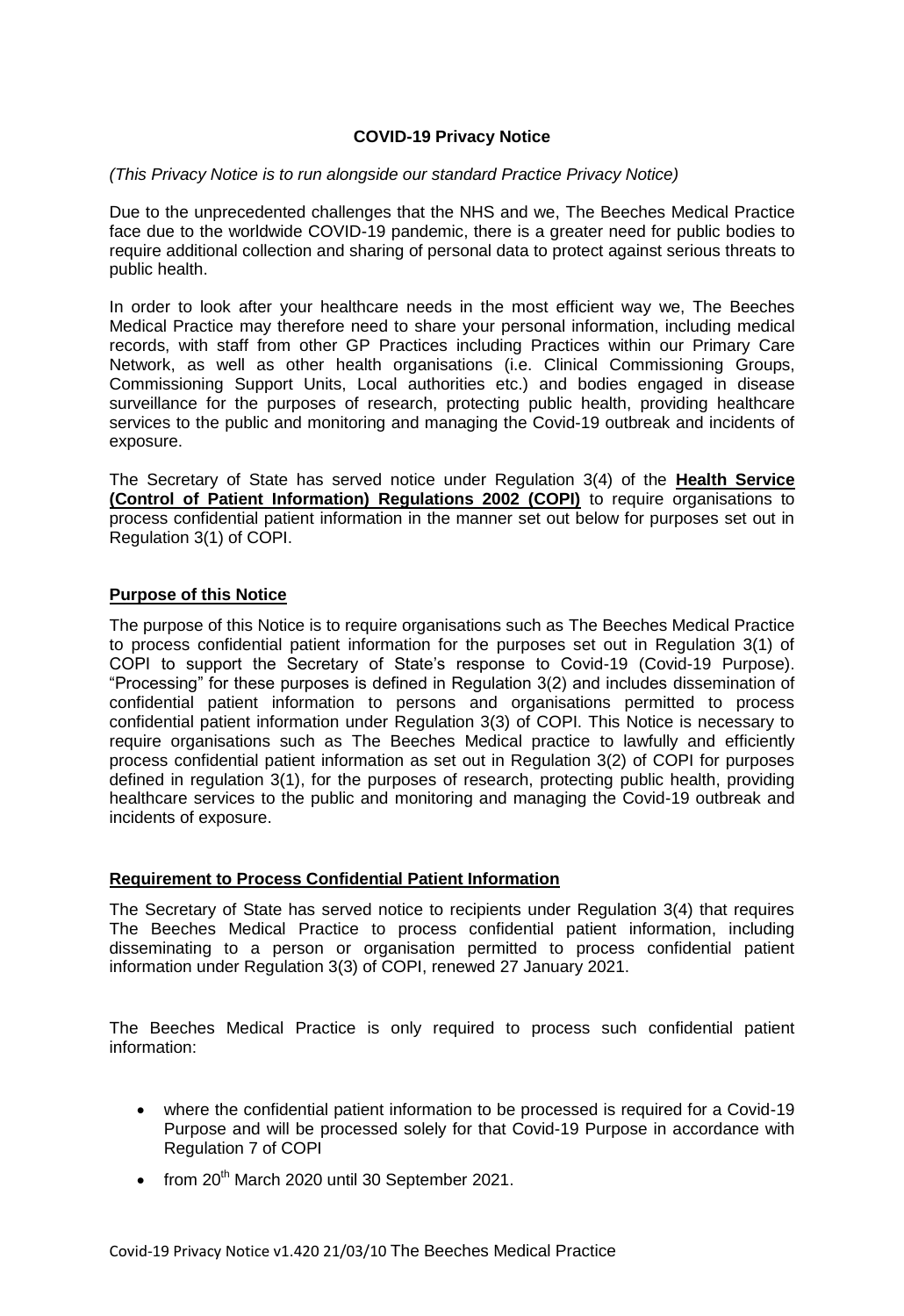## **Covid-19 Purpose**.

A Covid-19 Purpose includes but is not limited to the following:

- understanding Covid-19 and risks to public health, trends in Covid-19 and such risks, and controlling and preventing the spread of Covid-19 and such risks
- identifying and understanding information about patients or potential patients with or at risk of Covid-19, information about incidents of patient exposure to Covid-19 and the management of patients with or at risk of Covid-19 including: locating, contacting, screening, flagging and monitoring such patients and collecting information about and providing services in relation to testing, diagnosis, self-isolation, fitness to work, treatment, medical and social interventions and recovery from Covid-19
- understanding information about patient access to health services and adult social care services and the need for wider care of patients and vulnerable groups as a direct or indirect result of Covid-19 and the availability and capacity of those services or that care
- monitoring and managing the response to Covid-19 by health and social care bodies and the Government including providing information to the public about Covid-19 and its effectiveness and information about capacity, medicines, equipment, supplies, services and the workforce within the health services and adult social care services
- delivering services to patients, clinicians, the health services and adult social care services workforce and the public about and in connection with Covid-19, including the provision of information, fit notes and the provision of health care and adult social care services
- research and planning in relation to Covid-19.

## **Recording of processing**

A record will be kept by The Beeches Medical Practice of all data processed under this Notice.

## **Sending Public Health Messages**

Data protection and electronic communication laws will not stop The Beeches Medical Practice from sending public health messages to you, either by phone, text or email as these messages are not direct marketing.

## **Digital Consultations**

It may also be necessary, where the latest technology allows The Beeches Medical Practice to do so, to use your information and health data to facilitate digital consultations and diagnoses and we will always do this with your security in mind.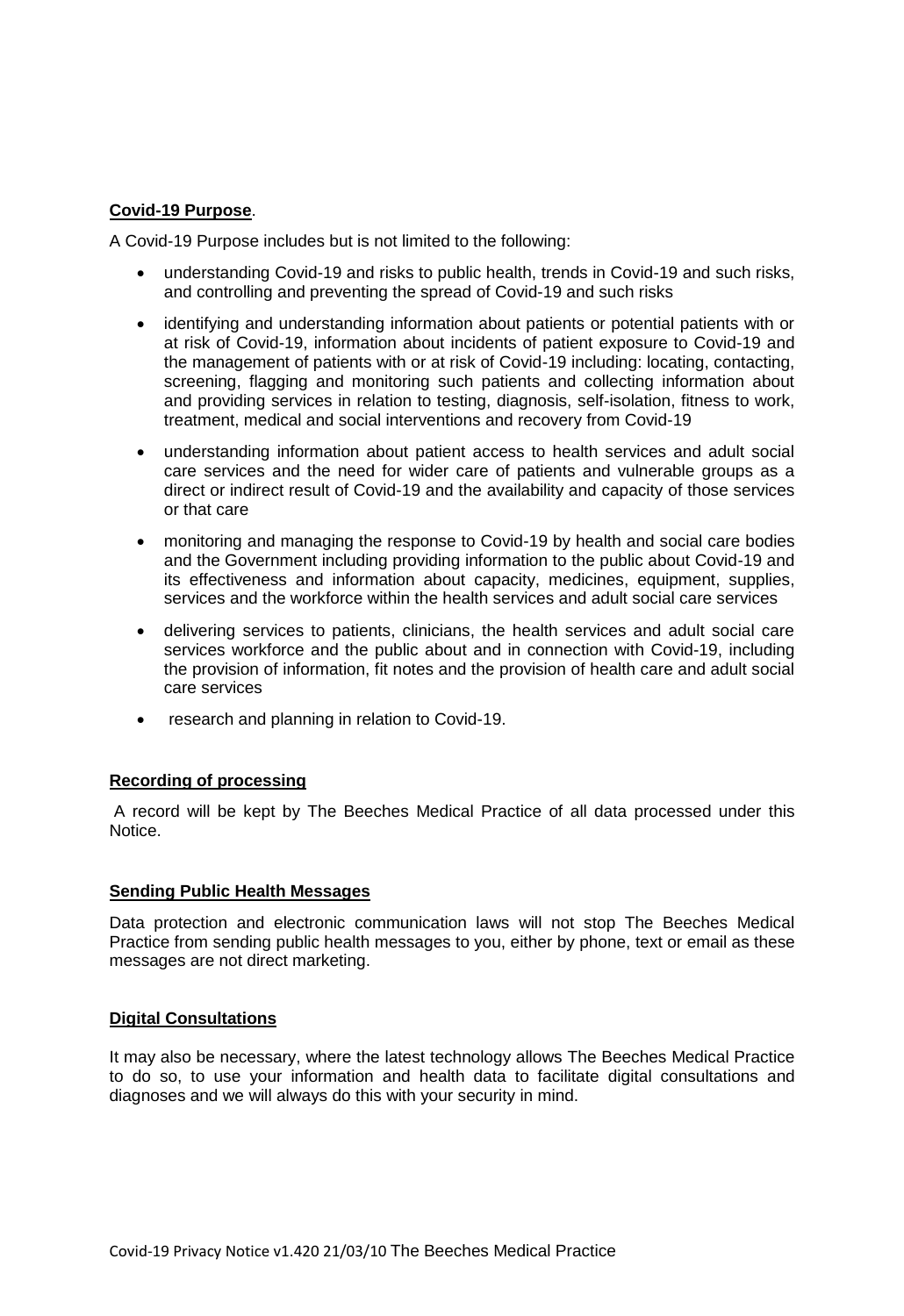# **Research and Pandemic Planning**

The Secretary of State has directed NHS Digital to collect, process and analyse data in connection with COVID-19 to support the Secretary of State's response to COVID-19 and support various COVID-19 purposes set out in the COVID-19 Public Health Directions 2020, 17 March 2020 (as amended) (COVID-19 Direction) and below. This enables NHS Digital to collect data and analyse and link the data for COVID-19 purposes with other data held by NHS Digital.

The purpose of the data collection is also to respond to the intense demand for General Practice data to be shared in support of vital planning and research for COVID-19 purposes, including under the general legal notice issued by the Secretary of State under Regulation 3(4) of the Health Service (Control of Patient Information) Regulations 2002 (COPI). NHS Digital has therefore been requested by the joint co-chairs of the Joint GP IT

Committee (JGPITC) (the BMA and RCGP) to provide a tactical solution during the period of the COVID-19 pandemic to meet this demand and to relieve the growing burden and responsibility on General Practices. On 15 April 2020 the BMA and RCGP therefore gave their support via JGPITC to NHS Digital's proposal to use the General Practice Extraction Service (GPES) to deliver a data collection from General Practices, at scale and pace, as a tactical solution to support the COVID-19 response in the pandemic emergency period.

It is a requirement of the JGPITC that all requests by organisations to access and use this data will need to be made via the NHSX SPOC COVID-19 request process, that will triage and prioritise these requests and refer appropriate requests on to the NHS Digital Data Access Request Service (DARS). NHS Digital will consult with representatives of the BMA and the RCGP on all requests for access to the data. An outline of the process for this agreed with the BMA and the RCGP is published here. Requests by organisations to access record level data from this collection will also be subject to Independent Group Advising on the Release of Data (IGARD) consideration. Data applicants will need to demonstrate they have a lawful basis to access the data for COVID-19 purposes.

## **Benefits of this sharing**

Organisations, including the Government, health and social care organisations and researchers need access to this vital data for a range of COVID-19 purposes, to help plan, monitor and manage the national response to the COVID-19 pandemic, which will help save lives. COVID-19 purposes for which this data may be analysed and used may include:

- understanding COVID-19 and risks to public health, trends in COVID-19 and such risks, and controlling and preventing the spread of COVID-19 and such risks
- identifying and understanding information about patients or potential patients with, or at risk of COVID-19, information about incidents of patient exposure to COVID-19 and the management of patients with or at risk of COVID-19 including: locating, contacting, screening, flagging and monitoring such patients and collecting information about and providing services in relation to testing, diagnosis, selfisolation, fitness to work, treatment, medical and social interventions and recovery from COVID19
- understanding information about patient access to health services and adult social care services as a direct or indirect result of COVID-19, and the availability and capacity of those services • monitoring and managing the response to COVID-19 by health and social care bodies and the Government including providing information to the public about COVID-19 and its effectiveness and information about capacity, medicines, equipment, supplies, services and the workforce within the health services and adult social care services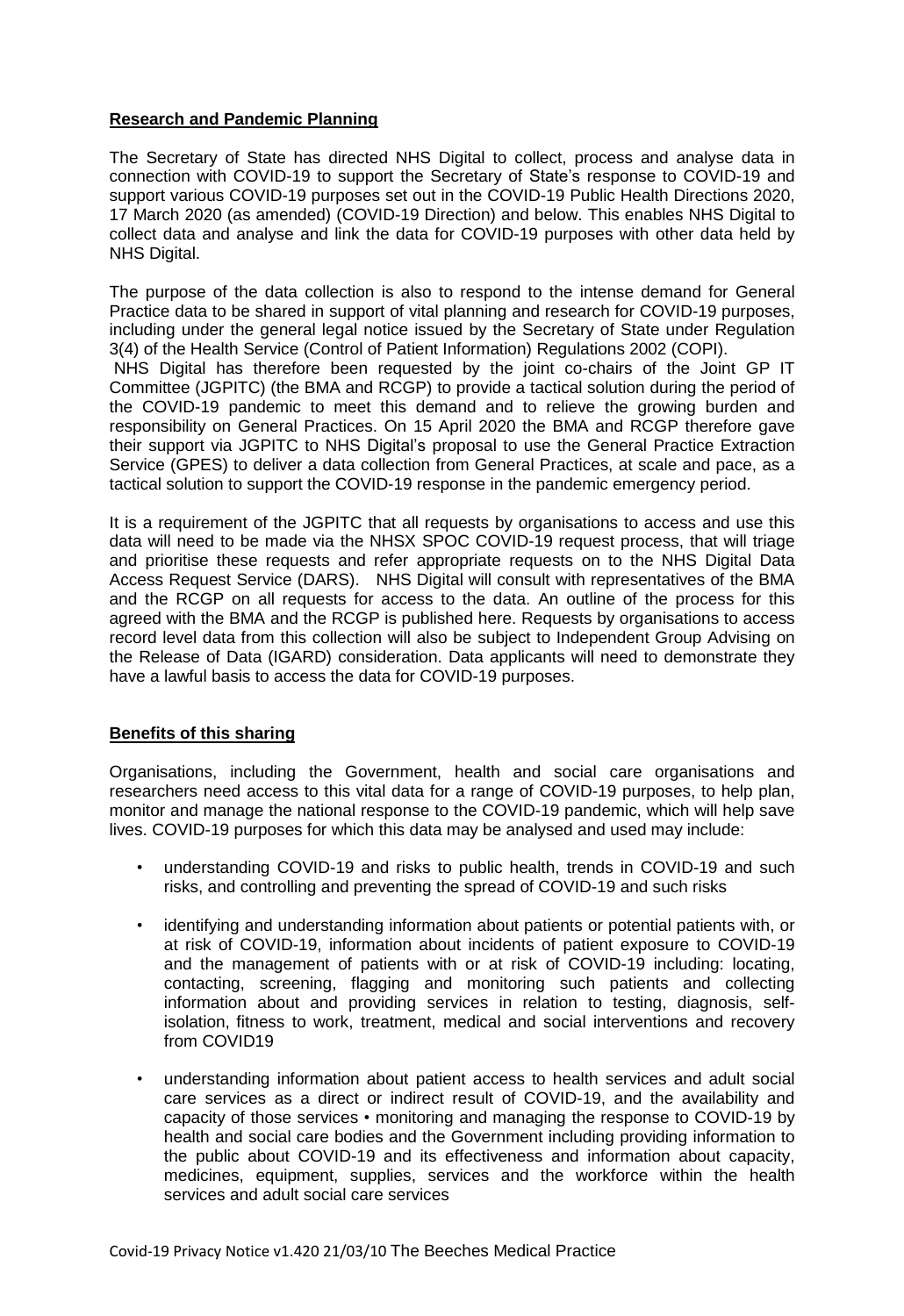- delivering services to patients, clinicians, the health services and adult social care services workforce and the public about and in connection with COVID-19, including the provision of information, fit notes and the provision of health care and adult social care services; and
- research and planning in relation to COVID-19.

Data may be analysed and linked to other data held by NHS Digital or held by other organisations to which access to the data is granted for COVID-19 purposes, through the process described above.

Data will be collected nationally from all GP Practices by NHS Digital every fortnight. All requests to access this data will be triaged through the NHSX SPOC COVID-19 request process and assessed and fulfilled by NHS Digital through DARS. This will significantly reduce the burden on General Practice at a time when demand on resources is high, enabling General Practice to focus on delivering health care and support to patients. It will also reduce compliance burden and risk for General Practice associated with sharing data and complying with the terms of the general legal notice issued under COPI, which applies to General Practices.

# **Legal Basis for this collection**

NHS Digital has been directed by the Secretary of State under section 254 of the 2012 Act under the COVID-19 Direction to establish and operate a system for the collection and analysis of the information specified for this service: GPES Data for Pandemic Planning and Research (COVID-19). A copy of the COVID-19 Direction is published here: https://digital.nhs.uk//about-nhs-digital/corporate-information-and-documents/directionsanddata-provision-notices/secretary-of-state-directions/covid-19-public-health-directions-2020.

Details of the information to be collected can be found on the NHS Digital website – Specification of this DPN. Type 1 objections will be upheld in collecting this data from General Practices and therefore the data for those patients who have registered a Type 1 objection with their GP will not be collected. The Type 1 objection prevents an individual's personal identifiable confidential information from being shared outside of their GP Practice except when it is being used for the purposes of their direct care. The National Data Opt-Out will not apply to the collection of the data, as this is a collection which is required by law.

This information is required by NHS Digital under section 259(1)(a) of the 2012 Act to comply with the COVID-19 Direction. In line with section 259(5) of the 2012 Act, all organisations in England that are within the scope of this Notice, as identified below under Health and Social Care Bodies within the scope of the collection, must comply with the requirement and provide information to NHS Digital in the form, manner and for the period specified in this Notice. This Notice is issued in accordance with the procedure published as part of NHS Digital's duty under section 259(8) of the 2012 Act.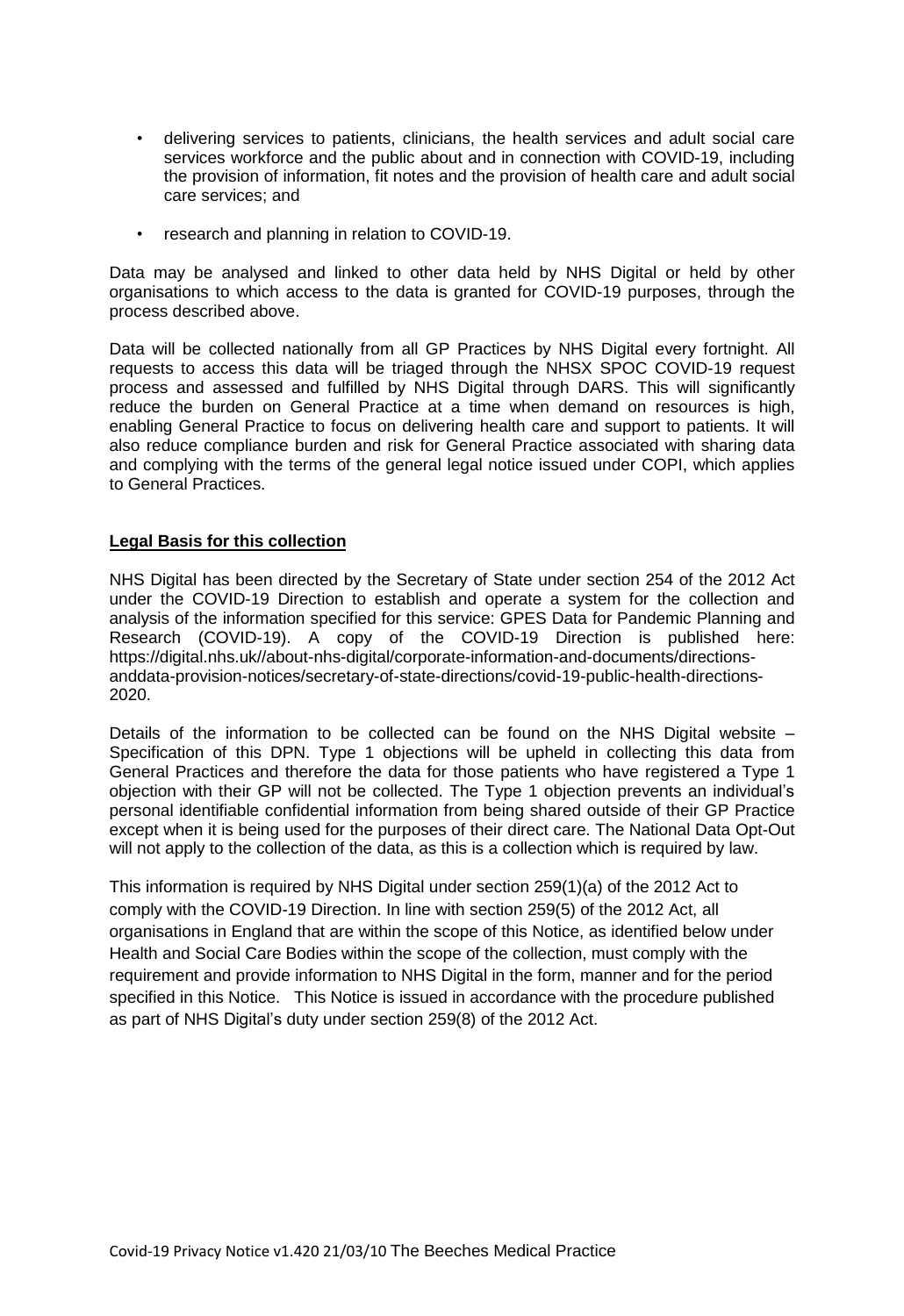In August 2020, the NHS announced that the seasonal national flu immunisation programme criteria for 2020 - 2021 will be expanded to include patients on the SPL. Therefore, to provide information that will support the identification of patients at moderate or high risk of complications from flu, a revision to the weekly extract of data has taken place. This, version three of the extract for the purpose of maintaining and updating the SPL, will continue until the expiry of the COVID-19 Direction. This is currently 31 March 2022 but will be reviewed in September 2020 and every six months thereafter. The frequency of the data collection may change in response to demand.

| Data collection extracted on a weekly basis<br>week commencing 13 April 2020                                                                                                                                                                                                                                                                                                                                                                                                                                                                                                                                                                                                                                                                                                                                                                                                                                                                             | Revised weekly data collection. The first<br>collection is due week commencing 28<br>September 220                                                                                                                                                                                                                                                                                                                                                                                                                                                                                                                                                                                                                                                                                                                                                                                                                                                     |
|----------------------------------------------------------------------------------------------------------------------------------------------------------------------------------------------------------------------------------------------------------------------------------------------------------------------------------------------------------------------------------------------------------------------------------------------------------------------------------------------------------------------------------------------------------------------------------------------------------------------------------------------------------------------------------------------------------------------------------------------------------------------------------------------------------------------------------------------------------------------------------------------------------------------------------------------------------|--------------------------------------------------------------------------------------------------------------------------------------------------------------------------------------------------------------------------------------------------------------------------------------------------------------------------------------------------------------------------------------------------------------------------------------------------------------------------------------------------------------------------------------------------------------------------------------------------------------------------------------------------------------------------------------------------------------------------------------------------------------------------------------------------------------------------------------------------------------------------------------------------------------------------------------------------------|
| All patients with defined long-term medical<br>conditions which pose a COVID-19 risk,<br>identified as clinically extremely vulnerable<br>that risk and/or on certain<br>drug<br>to<br>treatments as below:<br><b>Medical Conditions that provide information</b>                                                                                                                                                                                                                                                                                                                                                                                                                                                                                                                                                                                                                                                                                        | All patients with defined long-term medical<br>conditions which pose a COVID-19 risk,<br>clinically<br><i><b>identified</b></i><br>as<br>extremely<br>vulnerable/potentially clinically vulnerable to<br>that risk and/or on certain drug treatments<br>as below:<br><b>Medical Conditions that provide information</b>                                                                                                                                                                                                                                                                                                                                                                                                                                                                                                                                                                                                                                |
| on clinically vulnerable patients<br>Severe asthma and dust related<br>lung disease with relevant treatment<br>in the last 12 months<br>(asthma<br>treatment & prednisolone OR high<br>dose cortiscosteroid safety card)<br>COPD emphysema, and associated<br>with <b>with</b><br>lung diseases<br>relevant<br>treatment in the last 12 months<br>(COPD drugs OR high dose high<br>dose cortiscosteroid safety card<br>Non-asthma<br>and<br>non-COPD<br>respiratory disease<br>Cancer(haem and others)<br>Genetic, metabolic or autoimmune<br>disease<br>Immunosuppression drugs in the<br>last 12 months<br>Flu-like symptoms or respiratory<br>tract infections from 1 November<br>2019<br>with<br><b>Transplants</b><br>severe<br>Immunosuppression drug treatment<br>in the last 12 months<br><b>Pregnant in last 9 months</b><br>Patients designated separately as at<br>COVID-19<br>from<br><b>risk</b><br>using<br>high/medium/low risk SNOWED CT | on clinically vulnerable patients<br>Severe asthma and dust related<br>lung disease with relevant treatment<br>in the last 12 months<br>(asthma<br>treatment & prednisolone OR high<br>dose cortiscosteroid safety card)<br>COPD emphysema, and associated<br>lung diseases with<br>relevant<br>treatment in the last 12 months<br>(COPD drugs OR high dose high<br>dose cortiscosteroid safety card<br>Non-asthma<br>and non-COPD<br>$\bullet$<br>respiratory disease<br>Cancer(haem and others)<br>Genetic, metabolic or autoimmune<br>disease<br>Immunosuppression drugs in the<br>last 12 months<br>Flu-like symptoms or respiratory<br>tract infections from 1 November<br>2019<br><b>Transplants</b> with<br>severe<br>Immunosuppression drug treatment<br>in the last 12 months<br><b>Pregnant in last 9 months</b><br>No change<br>Patients designated separately as at<br>COVID-19<br>risk<br>from<br>using<br>high/medium/low risk SNOWED CT |
| <b>Codes, for example</b>                                                                                                                                                                                                                                                                                                                                                                                                                                                                                                                                                                                                                                                                                                                                                                                                                                                                                                                                | Codes, for example<br>No change                                                                                                                                                                                                                                                                                                                                                                                                                                                                                                                                                                                                                                                                                                                                                                                                                                                                                                                        |
| Patients with a COVID-19 activity code                                                                                                                                                                                                                                                                                                                                                                                                                                                                                                                                                                                                                                                                                                                                                                                                                                                                                                                   | Patients with a COVID-19 activity code<br>No change                                                                                                                                                                                                                                                                                                                                                                                                                                                                                                                                                                                                                                                                                                                                                                                                                                                                                                    |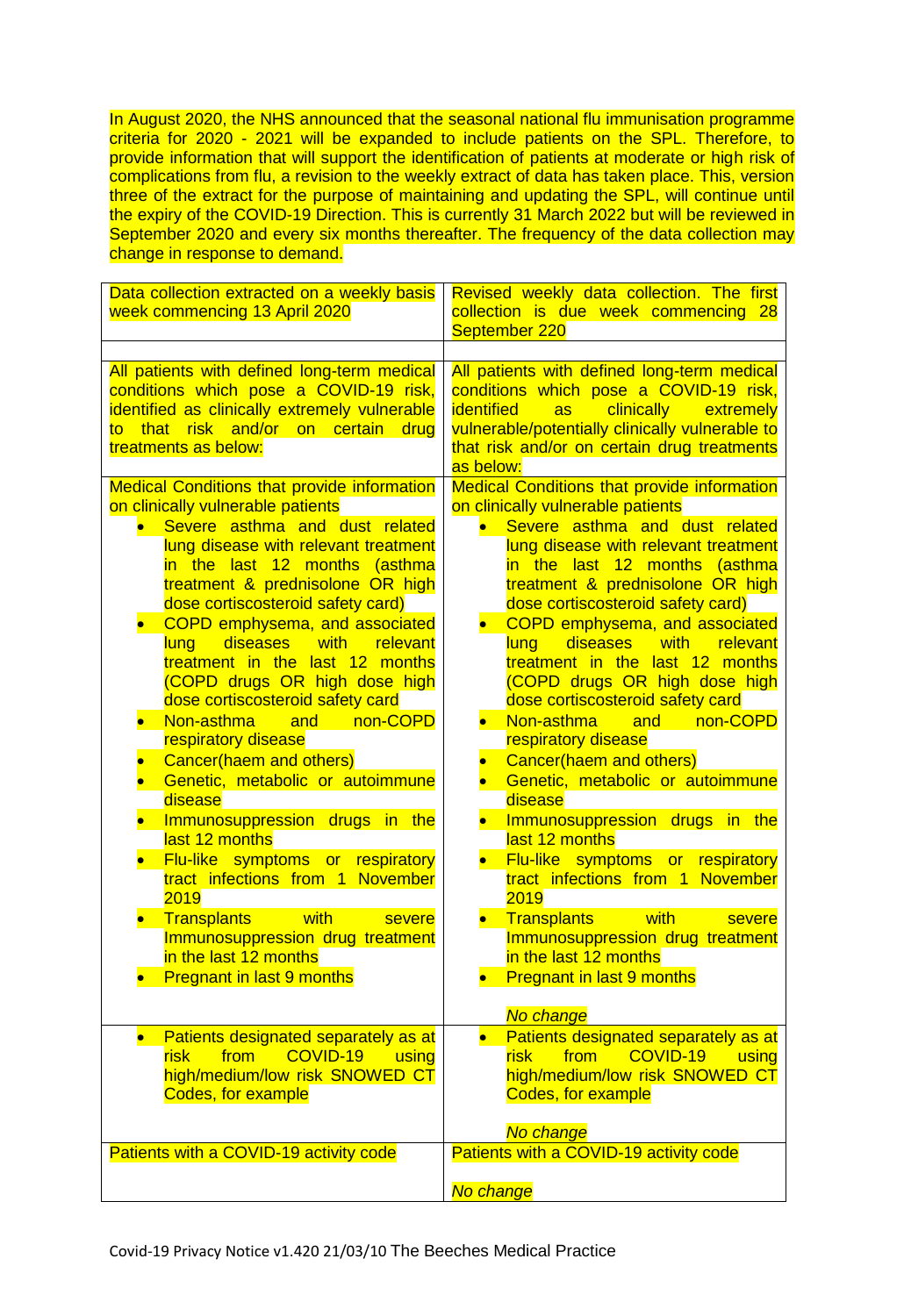|                 | <b>Clinically vulnerable patients (eligible for</b>            |
|-----------------|----------------------------------------------------------------|
|                 | seasonal flu vaccination)                                      |
|                 | <b>Chronic Respiratory disease</b>                             |
|                 | Unresolved<br>asthma<br>with<br>recent                         |
|                 | asthma drug treatment (in the last                             |
|                 | 12 months) or has ever had an                                  |
|                 | emergency hospital admission due                               |
|                 | to asthma                                                      |
|                 | <b>Chronic heart disease</b>                                   |
|                 | Unresolved chronic kidney disease                              |
|                 | stage3,4 and 5                                                 |
|                 | Unresolved diabetes mellitus                                   |
|                 | <b>Unresolved</b><br>immunosuppression                         |
|                 | diagnosis                                                      |
|                 | Immunosuppression procedure<br><u>in</u><br>the last 12 months |
|                 | <b>Chronic Liver disease</b>                                   |
|                 | Chronic neurological disease                                   |
|                 | Pregnant in the last 9 months                                  |
|                 | different cluster<br><u>to</u><br>clinically                   |
|                 | extremely vulnerable group)                                    |
|                 | In patients aged 16 and over: BMI                              |
|                 | of $40+$ in the last 12 months                                 |
|                 | In patients aged 16 and over: Latest                           |
|                 | BMI in the last 3 years was 40+                                |
|                 | <b>Learning</b> disability (including                          |
|                 | Down's)                                                        |
|                 | Has a "requires flu vaccination" code                          |
|                 | Identified as a healthcare worker in                           |
|                 | the last 12 months                                             |
|                 | <b>Household</b><br>of<br><b>Contact</b><br>an                 |
|                 | immunocompromised individual                                   |
| <b>patients</b> | Other Potentially clinically Vulnerable                        |
|                 | Unresolved hypertension                                        |
|                 | <b>Pulmonary hypertension</b>                                  |
|                 | <b>Dementia</b>                                                |
|                 | <b>Systemic lupus</b>                                          |
|                 | <b>Discoid and non-systemic lupus</b>                          |
|                 | <b>Psoriasis</b>                                               |
|                 | Rheumatoid arthritis and associated<br>disorders               |
|                 | Additional Data items for Patients from the                    |
| above groups    |                                                                |
|                 | • Latest ethnic category code (all                             |
|                 | groups)                                                        |
|                 | • Earliest code indicating that the                            |
|                 | patient has died (all groups)                                  |
|                 | Latest smoking status (all groups)                             |
|                 | Blood pressure from the last 2 years                           |
|                 | (all groups)                                                   |
|                 | In patients aged 16 and over: all                              |
|                 | BMI and weight in last 5 years plus                            |
|                 | height (all groups)                                            |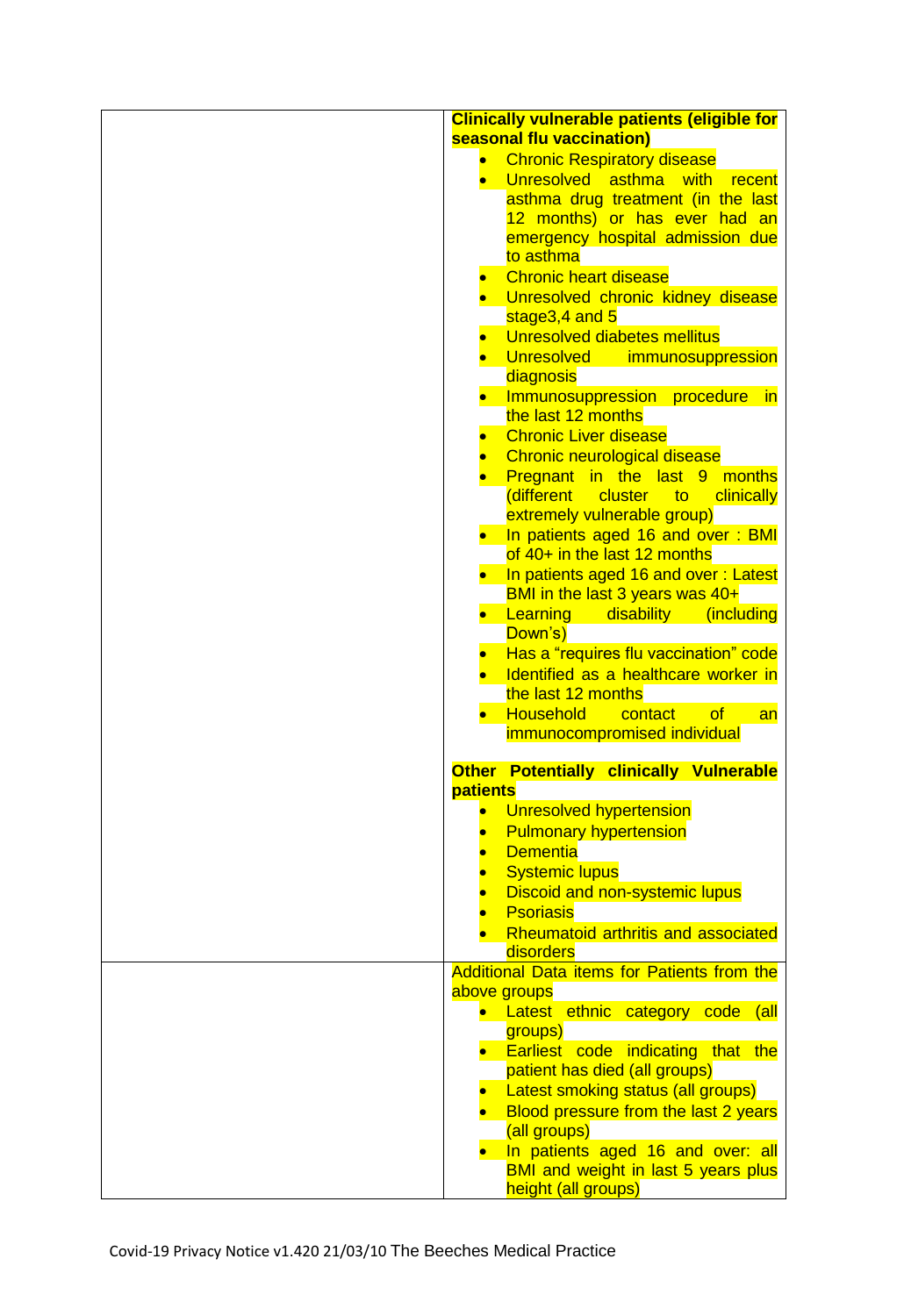| <b>IFCC-HbA1c in the last 2 years (for</b> |
|--------------------------------------------|
| diabetic patients in the flu group         |
| only)                                      |
| Latest COPD resolved<br>and                |
| <b>COPD</b><br>(for<br>admission codes     |
| Patients in the clinically extreme         |
| vulnerable group only)                     |
| <b>ACE</b> inhibitors, ARBs and non-       |
| steroidal anti-inflammatory drugs in       |
| the last 12 months (all groups)            |
| Latest asthma emergency                    |
|                                            |
| admission codes (for asthma                |
| patients in flu group only)                |
| Asthma-related drug treatments in          |
| the last 12 months (for asthma             |
| patients in the flu group only)            |

The Secretary of State has directed NHS Digital to collect, process and analyse data in connection with COVID-19 to support the Secretary of State's response to COVID-19 and support various COVID-19 purposes set out in the COVID-19 Public Health Directions 2020, 17 March 2020 (COVID-19 Direction) (as amended) (COVID-19) Direction) and below. This enables NHS Digital to collect data and analyse and link the data for COVID-19 purposes with other data held by NHS Digital. The rationale for changing the data extraction is that the initial data collection was based on an existing specification for flu vaccination eligibility. This data extraction was then refined in order to more accurately reflect the patients who are clinically extremely vulnerable to COVID-19 and also to minimise the data we are collecting. A further refinement of the data extraction has taken place leading to the inclusion of new data being extracted. This will provide information to inform vaccination programmes. This General Practice Extraction

Service (GPES) data will be extracted weekly and be used to assist in producing a weekly update of the SPL. The objective of this collection is on an ongoing basis to identify patients registered at General Practices who may be: • clinically extremely vulnerable if they contract COVID-19 • at moderate or high risk of complications from flu or COVID-19. The data collected will be analysed and linked with other data NHS Digital or other organisations hold to identify: • a list of clinically extremely vulnerable patients who will be advised to take shielding measures to protect themselves. Advice given to these patients has been published by Public Health England and is available here: https://www.gov.uk/government/publications/guidance-on-shielding-and-protectingextremelyvulnerable-persons-from-covid-19/guidance-on-shielding-and-protectingextremelyvulnerable-persons-from-covid-19#what-do-we-mean-by-extremelyvulnerable • a list of patients at moderate or high risk of complications from flu to inform the flu call/recall vaccination programme.

Further information on the flu programme can be found here: [https://www.england.nhs.uk/wpcontent/uploads/2020/05/Letter\\_AnnualFlu\\_2020-](https://www.england.nhs.uk/wpcontent/uploads/2020/05/Letter_AnnualFlu_2020-21_20200805.pdf) [21\\_20200805.pdf](https://www.england.nhs.uk/wpcontent/uploads/2020/05/Letter_AnnualFlu_2020-21_20200805.pdf)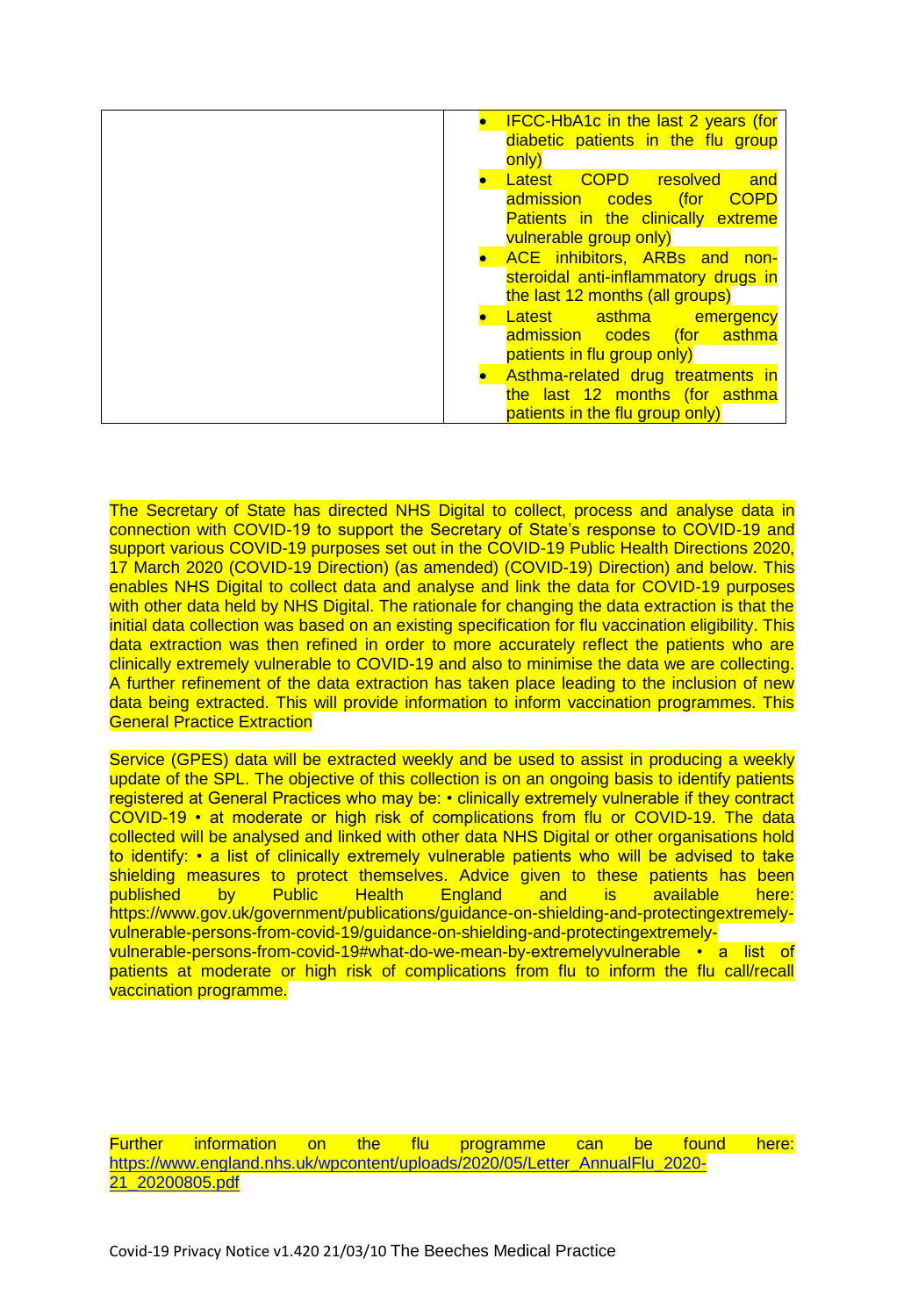The extract may also be used for future direct care purposes relating to the COVID-19 outbreak. The methodology NHS Digital has used to produce the SPL is explained in detail and is published on the NHS Digital SPL website page here:

#### https://digital.nhs.uk/coronavirus/shielded-patient-list Patients

added to the SPL will be contacted by post, email (and/or SMS message where this is necessary) by the NHS on behalf of the Chief Medical Officer, Chris Whitty, to:

• advise of the measures they can take to reduce their risk of contracting the virus and signpost them to the Extremely Vulnerable Persons service operated by gov.uk at <https://www.gov.uk/coronavirus-extremely-vulnerable>

• offer a flu vaccination or to contact non-responders who remain unvaccinated (as per NHS England specifications for the service). The SPL will also be used to inform GPs of their individual patients on the SPL, by flagging those patient records on GP patient record systems. The SPL will be shared with a variety of other organisations involved in the care and support of those patients and for planning, commissioning and research purposes associated with COVID-19. Full details of those with whom information has been shared can be found on the NHS Digital SPL website here:

[https://digital.nhs.uk/coronavirus/shielded-patient-list/distribution.](https://digital.nhs.uk/coronavirus/shielded-patient-list/distribution)

Requests by organisations to access record level data from this collection will be subject to Independent Group Advising on the Release of Data (IGARD) consideration. Data applicants will need to demonstrate they have a lawful basis to access the data for COVID-19 purposes.

### **Benefits of the collection**

Organisations, including Government, health and social care organisations need to access this vital data for a range of COVID-19 purposes, to help plan, monitor and manage the national response to the COVID-19 pandemic, which will help save lives. COVID-19 purposes for which this data may be analysed and used may include: • understanding COVID-19 and risks to public health, trends in COVID-19 and such risks, and controlling and preventing the spread of COVID-19 and such risks • identifying and understanding information about patients or potential patients with, or at risk of COVID-19, information about incidents of patient exposure to COVID-19 and the management of patients with or at risk of COVID-19 including: locating, contacting, screening, flagging and monitoring such patients and collecting information about and providing services in relation to testing, diagnosis, self-isolation, fitness to work, treatment, medical and social interventions and recovery from COVID19. Data will be analysed and linked to other data held by NHS Digital or held by other organisations to which access to the data is granted for COVID-19 purposes, through the process described above. Data will be collected nationally from all General Practices by NHS Digital every week. All requests to access this data will be through Data Access Request Service (DARS). This will significantly reduce the burden on General Practice at a time when demand on resources is high, enabling General Practice to focus on delivering health care and support to patients. It will also reduce compliance burden and risk for General Practice associated with sharing data and complying with the terms of the general legal notice issued under the National Health Service (Control of Patient Information Regulations) 2002 (COPI), which applies to General Practices Patients facing the greatest risk if they contract COVID-19 and/or are in the moderate to high risk of complications from flu:

• will be identified and known to health organisations

• will have a greater awareness of the recommended preventative shielding measures

• will be able to follow clear advice